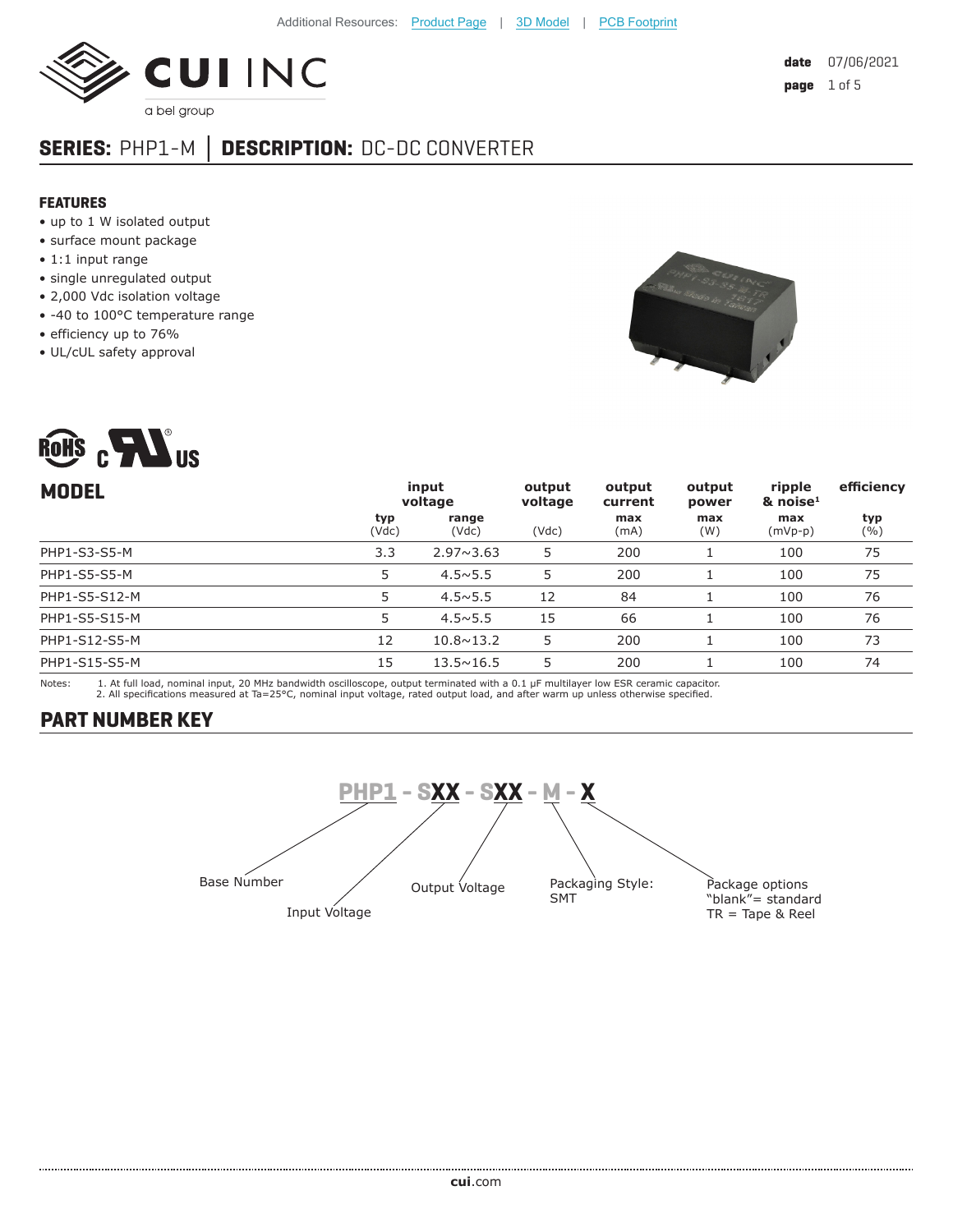#### **CUI Inc │ SERIES:** PHP1-M **│ DESCRIPTION:** DC-DC CONVERTER **date** 07/06/2021 **│ page** 2 of 5

#### **INPUT**

| parameter               | conditions/description | min  | tvp | max  | units |
|-------------------------|------------------------|------|-----|------|-------|
| operating input voltage | 3.3 Vdc input model    | 2.97 |     | 3.63 | Vdc   |
|                         | 5 Vdc input models     | 4.5  |     | 5.5  | Vdc   |
|                         | 12 Vdc input model     | 10.8 |     | 13.2 | Vdc   |
|                         | 15 Vdc input model     | 13.5 |     | 16.5 | Vdc   |

#### **OUTPUT**

| parameter                            | conditions/description                                   | min | typ | max  | units         |
|--------------------------------------|----------------------------------------------------------|-----|-----|------|---------------|
|                                      | 5 Vdc output models                                      |     |     | 1000 | uF            |
| maximum capacitive load <sup>1</sup> | 12 Vdc output model                                      |     |     | 330  | μF            |
|                                      | 15 Vdc output model                                      |     |     | 220  | μF            |
| voltage accuracy                     | at Vin nominal, full load, see tolerance envelope curves |     |     | ±5   | $\frac{0}{0}$ |
| line regulation                      | measured from low to high line, full load                |     | ±1  | ±1.5 | $\frac{0}{0}$ |
| load regulation                      | measured from $20 \sim 100\%$ load                       |     | ±6  | ±10  | $\frac{0}{0}$ |
| switching frequency                  | at Vin nominal                                           | 20  | 60  | 100  | kHz           |

Note: 1. Maximum capacitive load is defined as the capacitive load that will allow start up in under 1 second without damage.

## **SAFETY AND COMPLIANCE**

| parameter             | conditions/description                                                         | min                  | typ   | max | units          |
|-----------------------|--------------------------------------------------------------------------------|----------------------|-------|-----|----------------|
| isolation voltage     | input to output for 1 second                                                   |                      | 2,000 |     | Vdc            |
| isolation resistance  | at 500 Vdc                                                                     | 10,000               |       |     | $M\Omega$      |
| isolation capacitance |                                                                                |                      |       | 75  | рF             |
| safety approvals      | UL/cUL (60950-1, 2nd Edition)                                                  |                      |       |     |                |
| <b>MTBF</b>           | as per MIL-HDBK-217F, full load, 25°C<br>as per MIL-HDBK-217F, full load, 85°C | 2,992,000<br>955,000 |       |     | hours<br>hours |
| <b>RoHS</b>           | 2011/65/EU                                                                     |                      |       |     |                |

## **ENVIRONMENTAL**

| parameter             | conditions/description | min | typ | max | units   |
|-----------------------|------------------------|-----|-----|-----|---------|
| operating temperature |                        | -40 |     | 100 |         |
| storage temperature   |                        | -55 |     | 125 | $\circ$ |
| operating humidity    | non-condensing         |     |     | 95  | $\%$    |

#### **SOLDERABILITY**

.....................

| parameter                     | conditions/description    | min | tvp | max | units |
|-------------------------------|---------------------------|-----|-----|-----|-------|
| reflow soldering <sup>2</sup> | see reflow solder profile |     |     | 24. |       |

Note: 2. In accordance with JEDEC STD-020C.

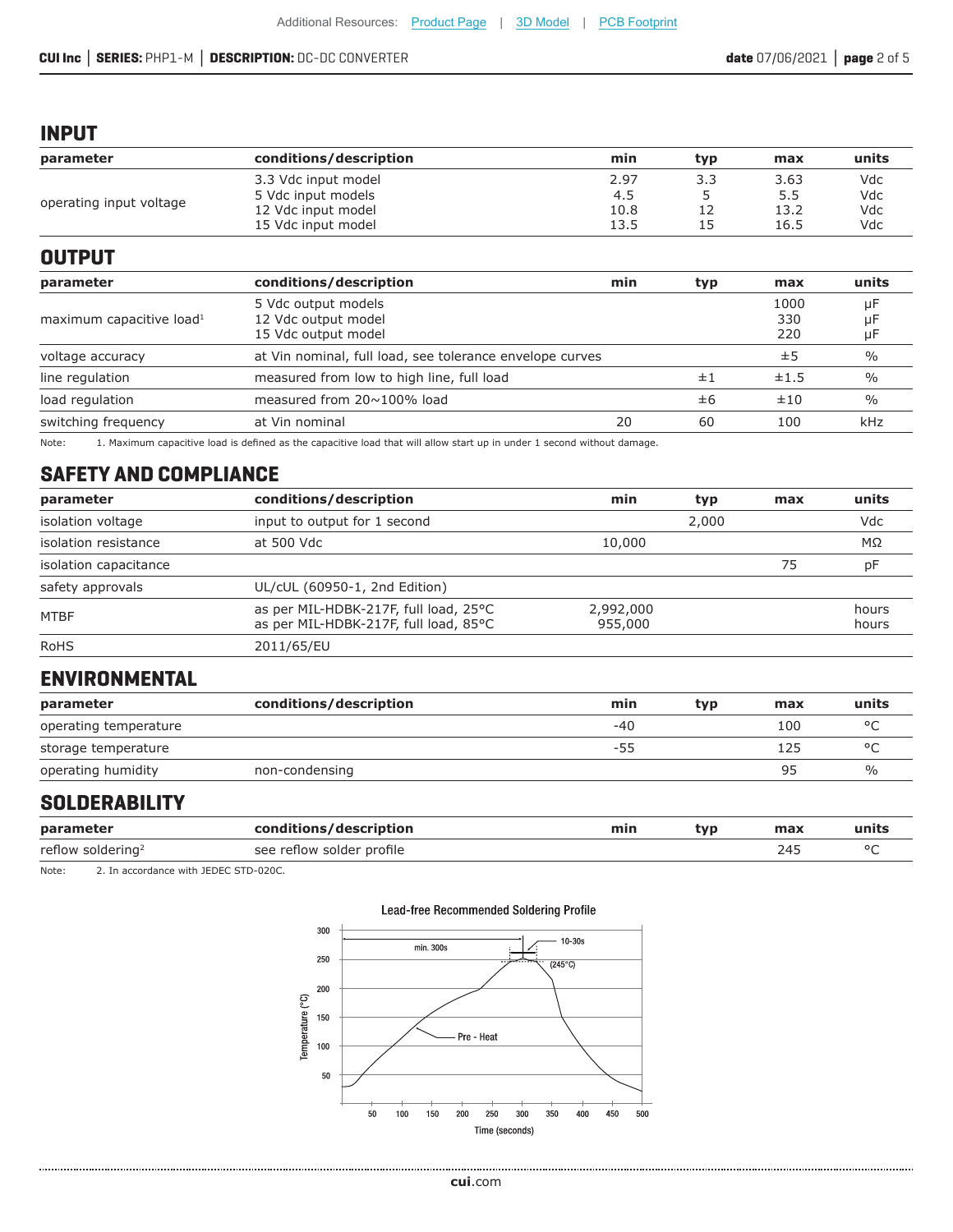### **MECHANICAL**

| parameter     | conditions/description                 | min | tvp | max | units |
|---------------|----------------------------------------|-----|-----|-----|-------|
| dimensions    | $12.75 \times 10.7 \times 7.0$         |     |     |     | mm    |
| case material | non-conductive black plastic (UL94V-0) |     |     |     |       |
| weight        |                                        |     |     |     |       |

## **MECHANICAL DRAWING**

units: mm tolerance:  $XX.X = \pm 0.5$  mm  $XX.X = \pm 0.25$  mm

|     | PIN CONNECTIONS |  |  |  |
|-----|-----------------|--|--|--|
| PIN | Function        |  |  |  |
| 1   | -Vin            |  |  |  |
| 2   | $+V$ in         |  |  |  |
| 4   | -Vout           |  |  |  |
| 5   | +Vout           |  |  |  |
| 8   | ΝC              |  |  |  |
|     |                 |  |  |  |

 $NC = no$  connection



End View





# Top View 12.75 Recommended PCB Layout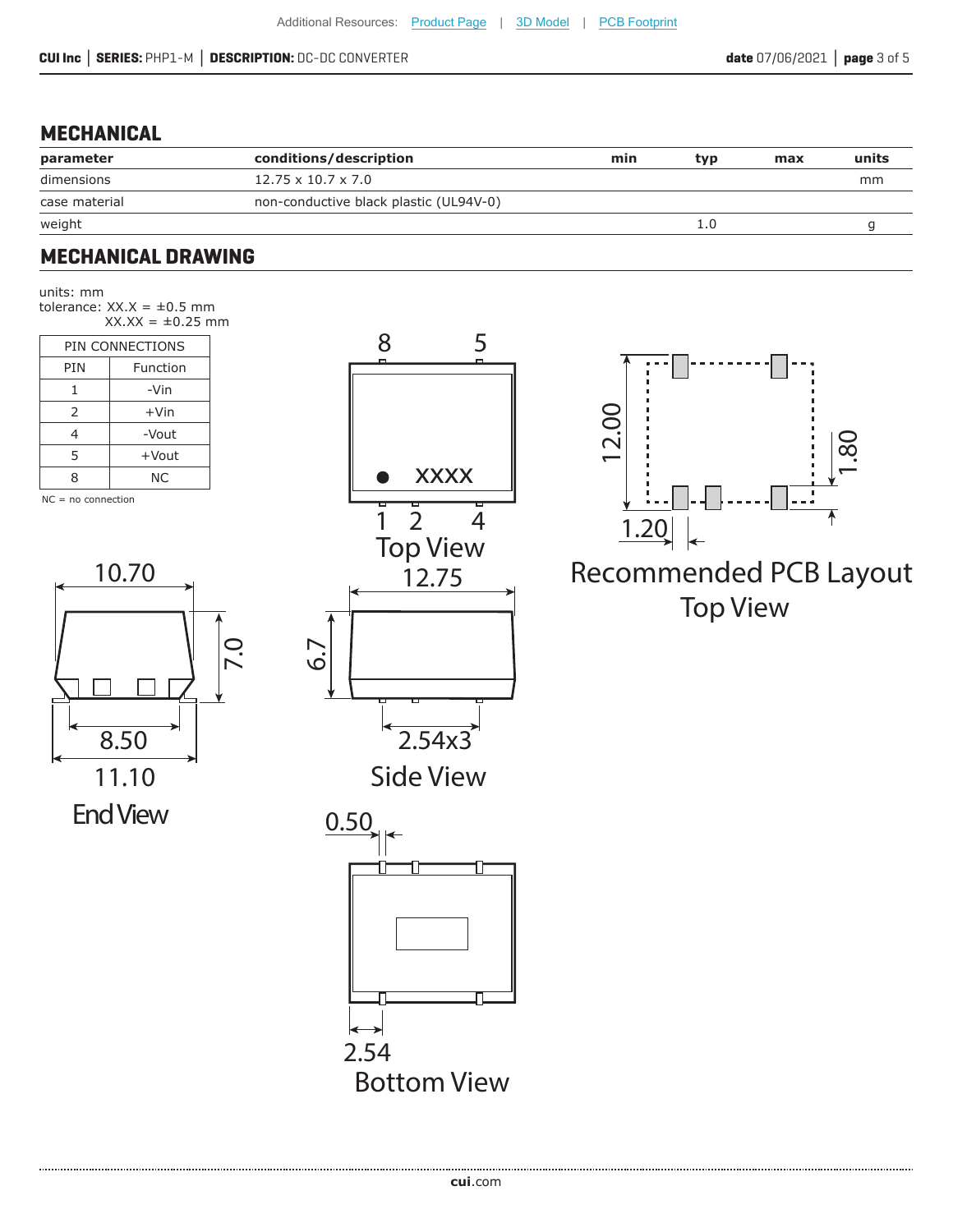#### **PERFORMANCE CURVES**



#### **PACKAGING**

#### units: mm

Tape & Reel: Conforms to EIA-481-2 Reel Size: Ø13" QTY: 500 pcs per reel